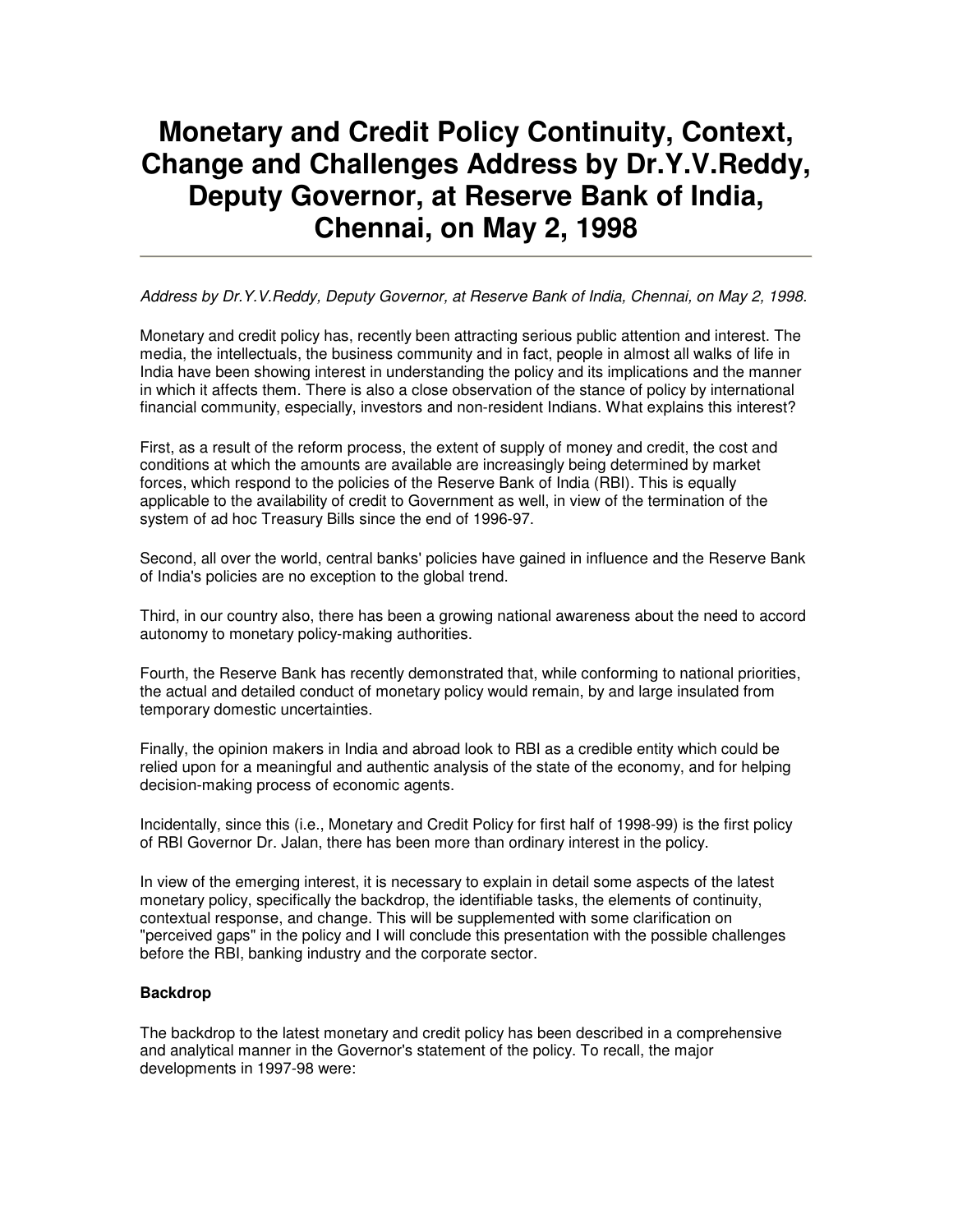First, growth in GDP was 5.0 per cent as against the projected rate of 6.0 per cent in October 1997, and the actual of 7.5 per cent in the preceding year.

Second, inflation was contained at 5.0 per cent as against the projection of 6.0 per cent, and 6.9 per cent in 1996-97

Third, there was higher than projected growth of money supply (M3) in relation to growth in GDP, being 17.0 per cent (projected: 15.0 - 15.5 per cent), as against 16.0 per cent in the previous year.

Fourth, contrary to popular impressions, there was substantial increase in financial flows from the banking system to corporate sector despite slowdown in industrial growth. The total flow of funds from the banking system grew by 17.6 per cent (i.e., Rs.51,353 crore) in 1997-98 as against only 12.2 per cent (i.e. Rs.31,566 crore) in 1996-97.

Fifth, the market borrowing programme of the Union Government was higher in 1997-98 compared to the budgeted amount. The Reserve Bank's support to Central Government in net terms amounted to Rs.12,914 crore.

Sixth, there was unanticipated uncertainties in foreign currency markets, and RBI had to actively intervene to reduce volatility and maintain orderly conditions in forex markets. The process had its impact on money markets and interest rates. This is reflected in the fact that nominal interest rates which had generally indicated a southward tilt during the major part of the year were subjected to interruption.

Finally, the export growth was low, consistent with world trends (being 2.6 per cent in the first eleven months of 1997-98) in US dollar terms. This is well below our performance in the recent past and our expectations.

# **Tasks**

Against this backdrop, what could the Monetary and Credit Policy do during the year 1998-99? What are the short-term economic considerations evolving the policy for the current year?

- a. Acceleration in industrial investment and output. GDP growth rate for 1998-99 could go up to 6.5 -7.0 per cent from the last year's estimated 5 per cent consistent with the potential rate of 7 to 8 per cent.
- b. Maintenance of inflation rate in the range of 5 to 6 per cent so as not to alter inflationary expectations.
- c. Reduction in interest rates.
- d. Improvement in credit delivery mechanisms, particularly for agriculture and for medium and small sectors.
- e. Laying the foundations for what may be called second generation reforms in the financial sector.

The stance of policy will have to take into account possible fiscal stance which will be unfolded in the regular Budget and its influence on liquidity management, and respond to international developments and the continuing uncertainties in this regard.

#### **Design of the Measures**

In designing the measures to perform these tasks, we have to be conscious of the need to maintain some continuity for reasons of policy credibility.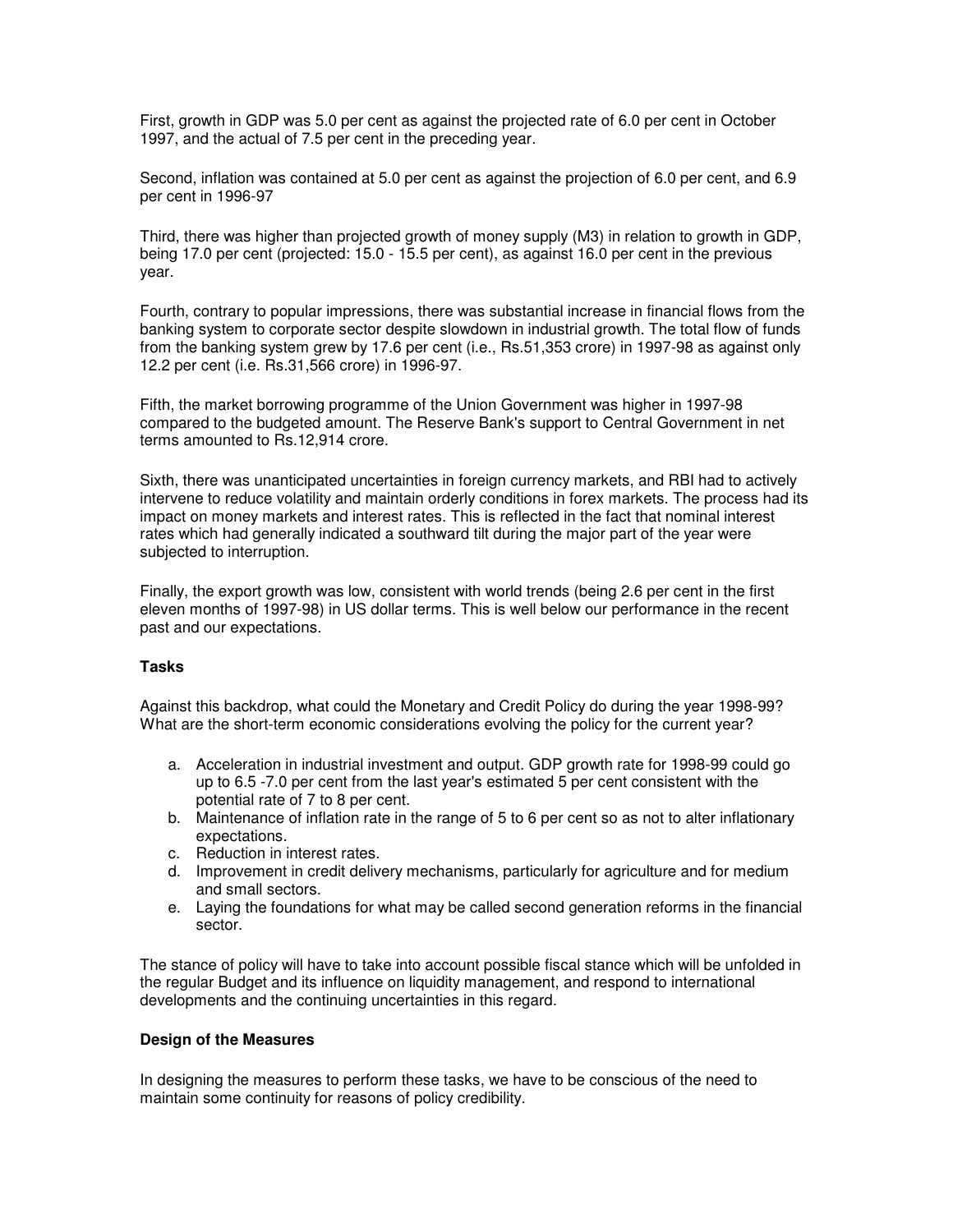Secondly, the measures should meet the immediate tasks, largely dictated by the backdrop of previous year's economic conditions or anticipated developments during the current year. That constitutes contextual response which we will address separately a little later.

Thirdly, foundations have to be laid to improve the financial sector so as to enhance its efficiency in meeting the national aspirations of moving on to a higher growth trajectory with stability and social justice.

Fourthly, the capacity of the system, especially the institutional structures to respond to the challenges that could be thrown up by the proposed measures has to be reckoned.

## **Continuity**

Let me start with a narration of the significant elements of continuity.

- 1. The basic twin objectives of monetary policy remains, the same, i.e., to achieve price stability and to ensure flow of adequate credit to the productive sectors of the economy. The relative emphasis on one or the other would, however, depend on the prevailing conditions.
- 2. Monetary targeting is continued, as money demand functions have remained, by and large, fairly stable in our country. However, with financial innovations, the dominance of the effect of income on demand for money could undergo a change in future and it would, therefore, be necessary to give attention to other variables.
- 3. Operating procedures of monetary policy have not been altered. Reserve requirements exist and refinance is still being made available. The long-term goal for cash reserve ratio (CRR) is to reach 3 per cent, but in the short-term, it will continue to be used flexibily as a monetary policy tool. Interest rate signals are operated through the Bank Rate changes. Repos/Reverse Repos will continue to be used to manage liquidity, influencing in the process market interest rates. In brief, the broad range of instruments will be the same, though there would, as always, be refinements in their use. The relative emphasis or actual recourse to each instrument will, no doubt, change during the year to reflect structural changes taking place in the economy and prevailing circumstances.

It will be useful, to briefly recall, the measures that clearly signify continuity in the reform process. The widening, deepening and integrating of different segments of the financial markets, is being continued. Thus, it is recognised that development of money market continues to be important to the RBI since the transmission channels of liquidity and interest rate effects of monetary policy are felt with limited lags. Call money market in particular is crucial, but the level playing field is absent despite a large number of participants. It would probably be necessary to make the call money market a pure inter-bank money market since we cannot afford systemic risks, but in the short-term, the market needs to have greater flexibility. Therefore, easier norms have been announced for routing of funds through PDs for lending. This would further help corporates with large balances to deploy their funds in short-term and get some return. Since the minimum period of deposits has been reduced to 15 days, the minimum lock in period was also reduced for CDs and units of MMMFs to 15 days. This is also intended to help holders of surplus funds for short periods to obtain some return, even though it could erode the float available to banks at present.

Government Securities Market is yet another important segment of the financial market. It is well recognised that a zero-risk yield curve which is credible and transparent is of crucial importance for efficient functioning of financial markets. We have already introduced Treasury Bills with varying maturities while rationalising the auction system, and allowed FIIs to invest in Government Dated Securities within limits. As a continuation of these efforts, we are reintroducing 182-Day Treasury Bills, so that there is a wide range of options, viz., 14-Day, 28- Day, 91-Day, 182-Day and 364-Day Treasury Bills. This should help the development of short-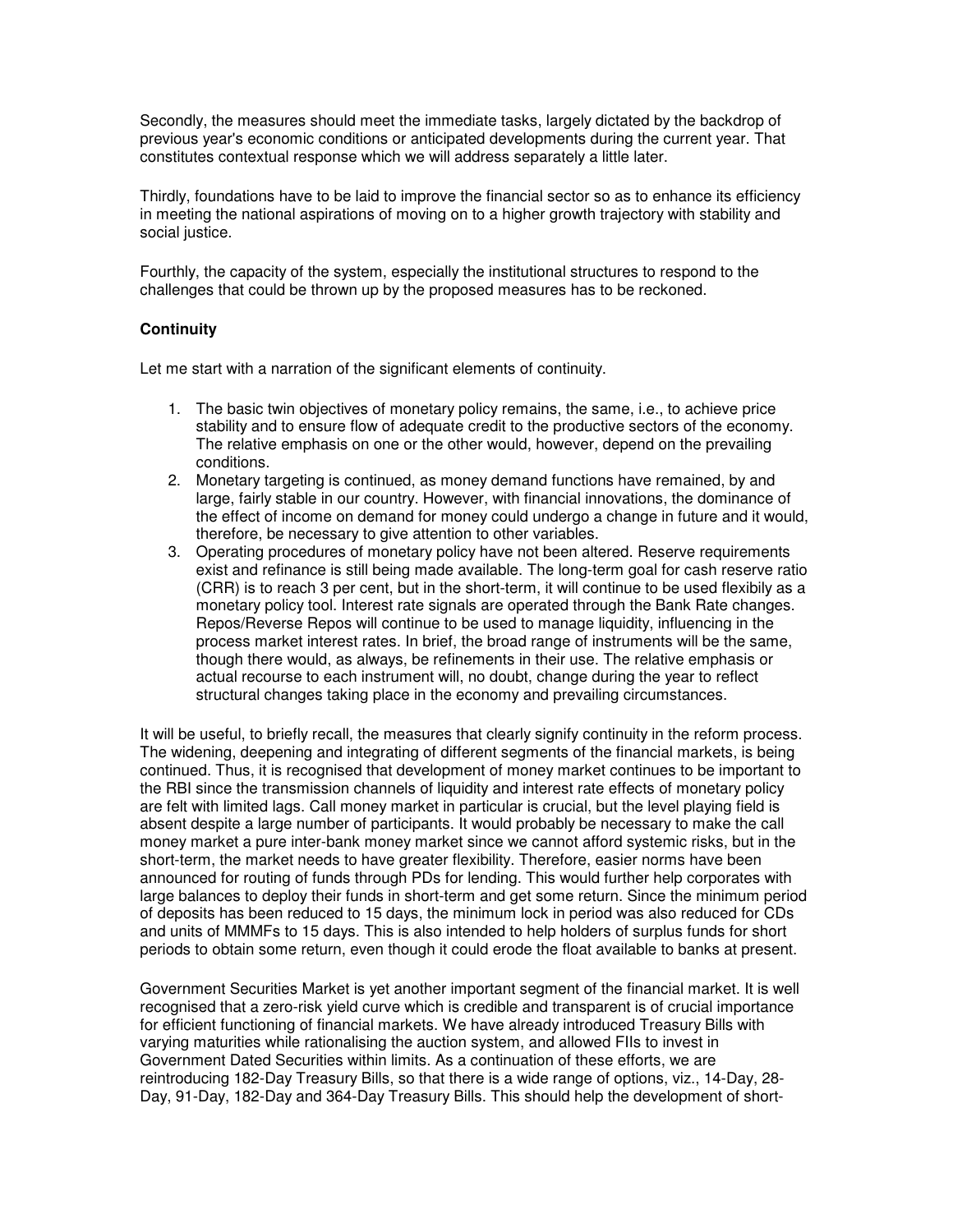term yield curve. Further, FIIs are now being allowed to invest, within the approved limits, in Treasury Bills for the reasons mentioned in the latest monetary policy. We also proposed some changes in the system of liquidity support to PDs to give them operational freedom and assist them to operate smoothly in the secondary markets. Prior to this development, PDs had to earmark securities for repo transactions. Now, they merely need to ensure prescribed minimum value of securities with RBI as collateral.

The process of deregulation of interest rates has been given a significant thrust in the current policy, which should add to the convenience of customers, infuse more competition and enhance efficiency. Thus, to provide banks with greater flexibility for their asset liability management and avenues of deployment of short-term funds, the minimum period of term deposit has been reduced to 15 days. The penalty structure for premature withdrawal, which can, as per the current policy, be decided by banks, will give greater maneuverability for banks in their ALM. In response to requests from bankers who felt that cost of transaction differs by size, banks are now permitted to prescribe varying rates of interest for different sizes of deposits. Finally, lending rates on loans up to Rs. 2 lakh have been partially deregulated bringing the position closer to the system prevalent in cooperative banks and RRBs, where these interest rates stand totally deregulated. The increase in ceiling for lending against shares and the increase in the minimum level up to which investments have to be marked to market are further steps in the direction already indicated in earlier policies.

All these measures reflect steadfastness in our approach towards reform process which is gradual and well orchestrated, and a movement towards an accepted direction to achieve welldefined goals.

## **Contextual**

In a dynamic world, movement towards goals needs to take into account the prevailing circumstances. Let me illustrate this point. The current monetary policy had to respond to domestic and international developments. In the domestic arena, the major challenge was to ensure flow of adequate credit to finance productive activities and at the same time preserve the hard-won gains in regard to inflationary expectations. Gaining confidence with regard to maintenance of price stability takes years but it can be lost by events in a single year. In the international arena, the implications of the recent East Asian crisis cannot be wished away. We took special measures in January 1998 to contain volatility in exchange markets, and now as orderly conditions in the market have been restored, there has arisen the need to unwind the measures.

As stated earlier, the primary task is to accelerate industrial investment and output, keeping inflation in the range of 5-6 per cent. It was felt that M3 growth of 15.0 - 15.5 per cent in 1998-99, consistent with GDP growth of 6.5 to 7 per cent, would be enough taking into consideration the comfortable/easy liquidity conditions at the beginning of 1998-99.

The market borrowing programme of Government indicated in the Interim Budget is high as admitted by the Finance Minister as well. RBI support to Government, therefore, needs to be contained so that there is some reduction in the monetised deficit of Government, as a proportion of GDP. Bank Rate has been brought down by one percentage point to act as a signal that near normal conditions have been restored in forex markets.

CRR is not changed now since there is ample liquidity. There is no point in releasing CRR at a time when huge volumes of banks' funds are in repos.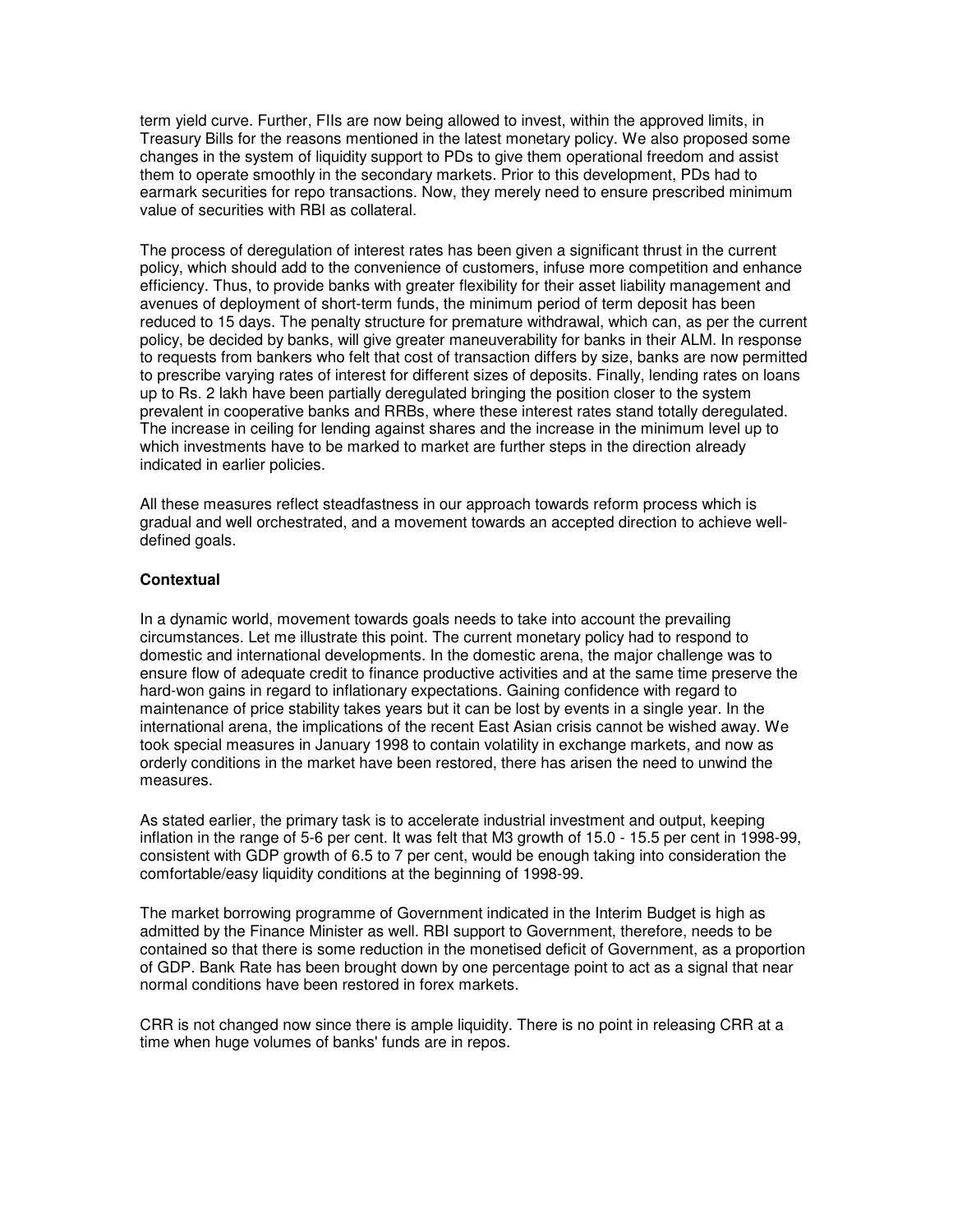To signal a fillip to export sector which has been an area of concern, RBI cut pre-shipment rates and restored export refinance limits at the reduced rates so that banks have adequate funds at assured margins below prescribed lending rates for exports.

In response to the unprecedented situation arising out of the recent Asian crisis, a number of initiatives have been taken. Thus, the contextual response to this had to take the shape of changes or new initiatives.

## **Change**

There are, broadly, four areas of change, viz., the strategy, the instruments, specific measures, and foundations for reform.

#### (i) Strategy

The strategy of monetary policy explicitly states the need to respond flexibly in a dynamic situation - a need that was felt and a strategy that had actually to be used in 1997-98. A more formal view has been taken of the changed circumstance and the need for flexibility. Thus, while specific measures will be announced as and when need arises to respond to evolving situation, the practice of bi-annual statements will continue. The Annual Policy at the beginning of financial year (April) will give greater importance to structural measures and announcement of short-term measures, if any, as part of the Annual Policy Statement will be only coincidental. The Policy Statement for the Second Half of year (October) will be confined to mid-year review. It will review monetary developments and suggest structural changes only if necessary and take up short-term measures, if they happen to coincide.

#### (ii) Instruments

As regards instruments, the present monetary policy has equipped itself with a range of shortterm instruments with maturities ranging between 14 to 364 days. The RBI has also an option to conduct one-day repos and reverse repos in addition to the present 3-4 days repos. It has also strengthened its armoury to conduct repos on fixed rate basis or auction basis. The system of daily repos and reverse repos will ensure that liquidity in the system and the short-term interest rates are influenced more effectively by the deliberate policy of the RBI.

#### (iii) Specific Measures

In the foreign exchange market, for the first time, RBI has used differential ceilings for interest rates as a tool for encouraging long term FCNR B deposits and discouraging short-term deposits. This objective could have been achieved by imposing differential CRR for varying maturities of FCNR B deposits to signal our policy stance, but interest rate as a tool is a direct price based instrument, likely to be effective in differentiating deposits by maturity through an appropriate rate structure.

In order to avoid pressures on balance sheets of corporates, in the event of exchange rate volatility, and to obviate the consequent transmittal of exchange risk as a credit risk to banks, the policy advises banks to monitor unhedged positions of banks. This would help provide the required freedom to participants to take advantage of market developments, while alerting banks to exercise caution and prudence and to maintain well balanced exposures.

#### (iv) Second Generation Reforms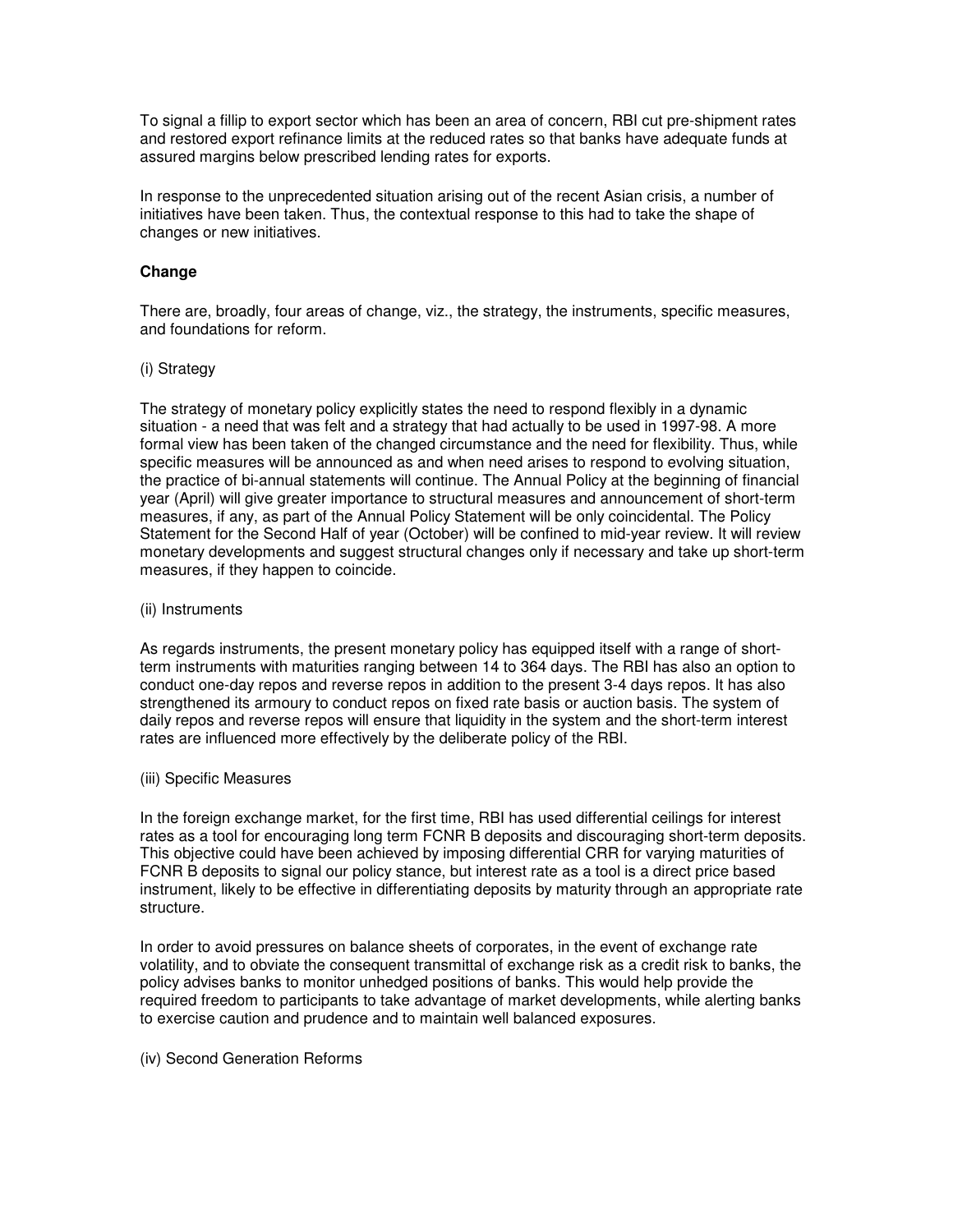In terms of financial sector reforms, the need to consider the next phase of reforms has been recognised. In fact, this was the central theme of the Bank Economists' Conference held last year. A few issues that have clearly come up in recent times relate to credit delivery to agriculture and small industry, problems of weak banks, non-performing assets and the relative roles of banks and financial institutions.

The recommendations of the Working Group for Harmonising the Role and Operations of DFIs and Banks (Khan Committee), the Committee on Banking Sector Reforms (Narasimham Committee), the High Level Committee on Agricultural Credit Through Commercial Banks (Gupta Committee) and the High Level Committee to Improve Delivery System and Simplify Procedures for SSI (Kapur Committee) will all pave way for changes in the institutional structure of the financial system. The policy has indicated that while some recommendations can be accepted, on some fundamental issues involving structural changes, the RBI will prepare a discussion paper to enable wider debate. By flagging a discussion paper; the current policy has signified initiation of a consultative process. It is also useful to recognise that those measures suggested by the Committees which are within the purview of RBI and which could be implemented forthwith have already been taken up. For example, follow-up measures on lending to agriculture fall in this category. Similarly, Narasimham Committee's recommendations on greater freedom to banks on lending rates, reducing the minimum maturity for term deposits to 15 days, reducing the minimum lock-in period for Certificates of Deposit and units of Money Market Mutual Funds to 15 days; 100 per cent mark to market in three years and allowing foreign institutional investors' access to Treasury Bills have already found a place in this policy.

## **Perceived Gaps**

While the policy has been favourably received by experts, and public in general, some observers perceived a few `gaps' in the policy. It will be useful to recognise the perceived gaps and analyse the implications. I will clarify why some of the measures were not implemented in the present policy.

First, the market expected a cut in CRR. As mentioned in the Policy, the long-term direction has to be to reduce the average CRR level. The main reason for not reducing the CRR at this stage is, as articulated in the policy, the comfortable liquidity position. It does not seem appropriate to release CRR when banks have been deploying large surplus funds in repos with the RBI. An announcement on a future schedule of CRR cuts could have given a sense of satisfaction to the markets, but, for reasons already explained, a deliberate view has been taken not to link the measures, which includes cut in CRR, to annual or mid-year announcements. There are good reasons for not committing to either a specified date for, or any particular magnitude of a reduction in CRR in the presence of domestic and international uncertainties. As clarified by Governor, subsequent to the policy announcement, appropriate reduction in the CRR would be made if needed.

Second, there were some expectations of roll back in General Refinance Limits (GRF) to the pre-January 1998 position. At the outset, it needs to be noted that the experience during 1997-98 has been that GRF has not been fully utilised by banks, reflecting easy liquidity conditions. On its part, the RBI would prefer to follow the CRR route rather than the refinance instrument to meet requirements for funds, because that would be in line with the policy to move to a lower CRR prescription. Further, as I have already mentioned, once the system of daily repos and reverse repos proposed to be introduced this year stabilises, there may be a need to review the continuation of GRF. Thus, there was no immediate compulsion to change GRF.

Third, there were also expectations of measures for the development of term money market. During the last year, a number of measures were introduced with a view to developing a term money market in India. Banks were exempted from maintaining CRR and SLR on inter-bank liabilities, subject to the maintenance of the statutory minimum of reserves on the net demand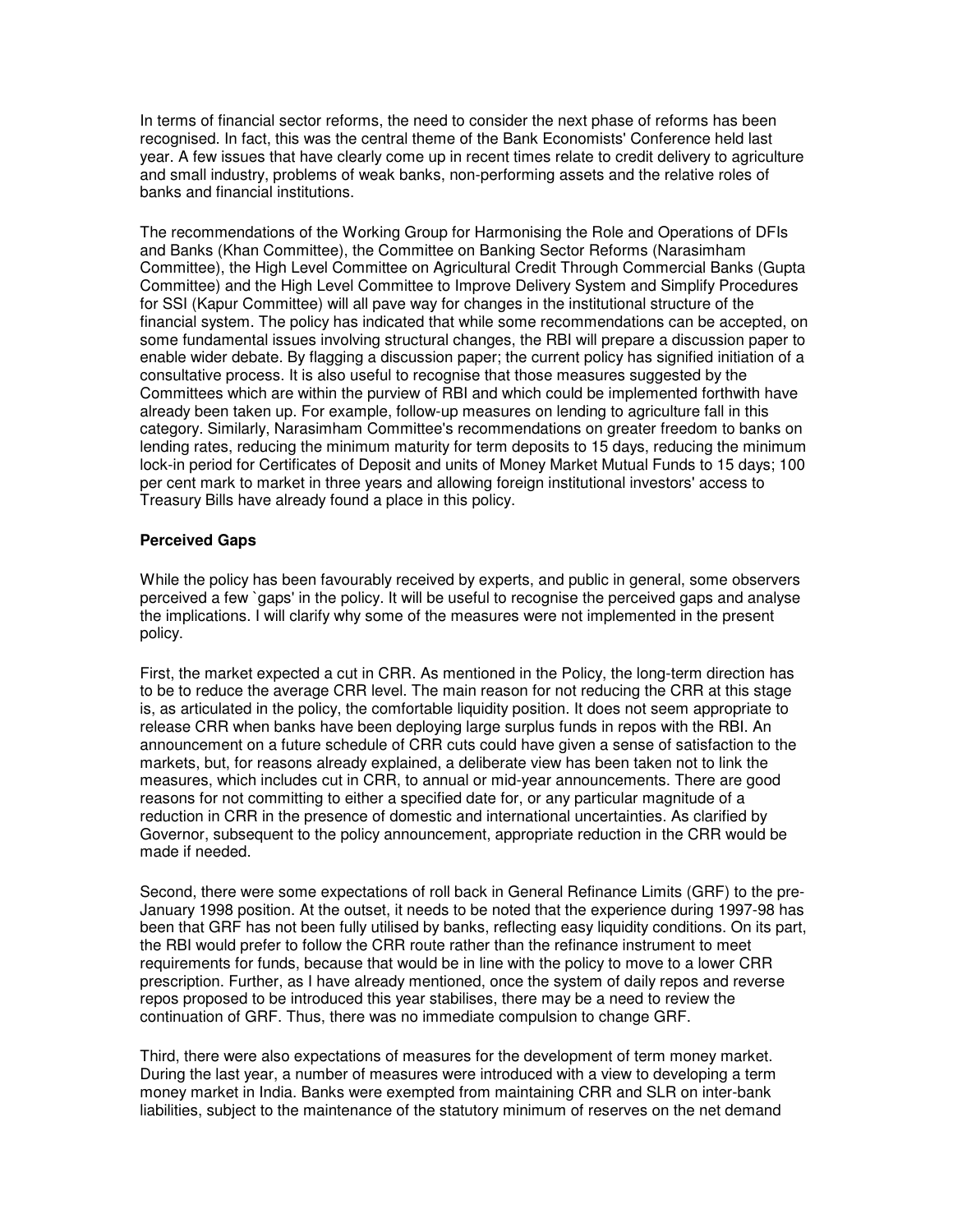and time liabilities. Even in this policy, the major measures that would help banks manage their resources more effectively and in the process assist the development of term money market relate to freedom given to banks to determine their own penalty structure on premature withdrawal of term deposits and the reduction of the minimum period of term deposits from 30 to 15 days. Moreover, as the CRR would over time move to the statutory minimum of 3 per cent, all liabilities including inter-bank liability of banks will be equal to it. It may also be desirable to make the inter-bank money market purely `inter-bank' in which case there will be level playing field among participants.

Fourth, there is a feeling in some quarters that the policy should have given a clear thrust for financing of infrastructure. For example, there have been representations for excluding infrastructure from the definition of net bank credit for purposes of priority sector advances. There are conflicting views on priority sector lending, ranging from total abolition, to elimination of subcategories, on to increasing the share of priority sector advances or expanding the coverage in terms of sectors such as inclusion of infrastructure. A clear view needs to be taken about the effectiveness and scope of priority sector lending on which Narasimham Committee has made observations. Also, merely adding infrastructure to be eligible for priority sector within the existing ceiling may mean no additional flows, and if it does, it would be at the expense of agriculture or small industries, which is by itself not a desirable option. One has to explore whether there are other ways for RBI to encourage flows for infrastructure development without hurting financing of immediate productive activities. Prudential requirements would warrant RBI to recognise that in the banking system, liabilities are largely of short duration and financing of infrastructure would imply long-term assets which are relatively illiquid in the present state of financial markets. There are also issues of payment-risks in the absence of adequate cost recovery arrangements in utilities like Electricity Boards. The Infrastructure Development Finance Corporation which has been promoted by RBI along with Government only last year is in fact expected to play a leading role in financing infrastructure projects. To address these complex issues, Governor, RBI, has sponsored an Informal Group with chiefs of financial institutions and banks to address these issues. Naturally, RBI would respond with measures as and when circumstances warrant.

Fifth, some observers have felt that capital markets ought to have been encouraged in this policy. During 1997-98, the RBI kept banks' investments in debentures and bonds of PSUs and corporates outside the 5 per cent limit, which has been very productive. In this policy, banks have been allowed to lend to individuals increased amounts against shares in dematerialised form. The policy has had to reckon with conflicting objectives here. After the recent experience with the Asian crisis, central banks have become adverse to encouraging lending in asset markets where prices have a potential to be volatile. The utilisation of existing limits is a factor in deciding the need for and extent of enhancement in such ceilings. The preference for dematerialisation reflects both learning from experiences of several malpractices, and a deliberate policy choice to encourage dematerialisation. If circumstances warrant, and depending on utilisation, further enhancement of limits could be considered favourably subject to prudential regulations.

Sixth, a suggestion has been made that the RBI could have provided a framework for encouraging financing of mergers and funding of takeovers. The issues involved in mergers and acquisition, entails more detailed examination and an overall policy framework needs to be evolved. In particular, banks in our country, as compared to financial institutions, may not have comparative advantage in this area to take a lead. Finally, there is an underlying philosophy of encouraging directly productive use of bank credit or use of bank finance for asset creation, and as such financing for uses such as industrial restructuring are exceptions rather than the rule in our banking system. A broader view of end-use of funds has, therefore, to be taken if such funding were to be encouraged. These issues need further careful examination.

#### **Challenges Before the RBI**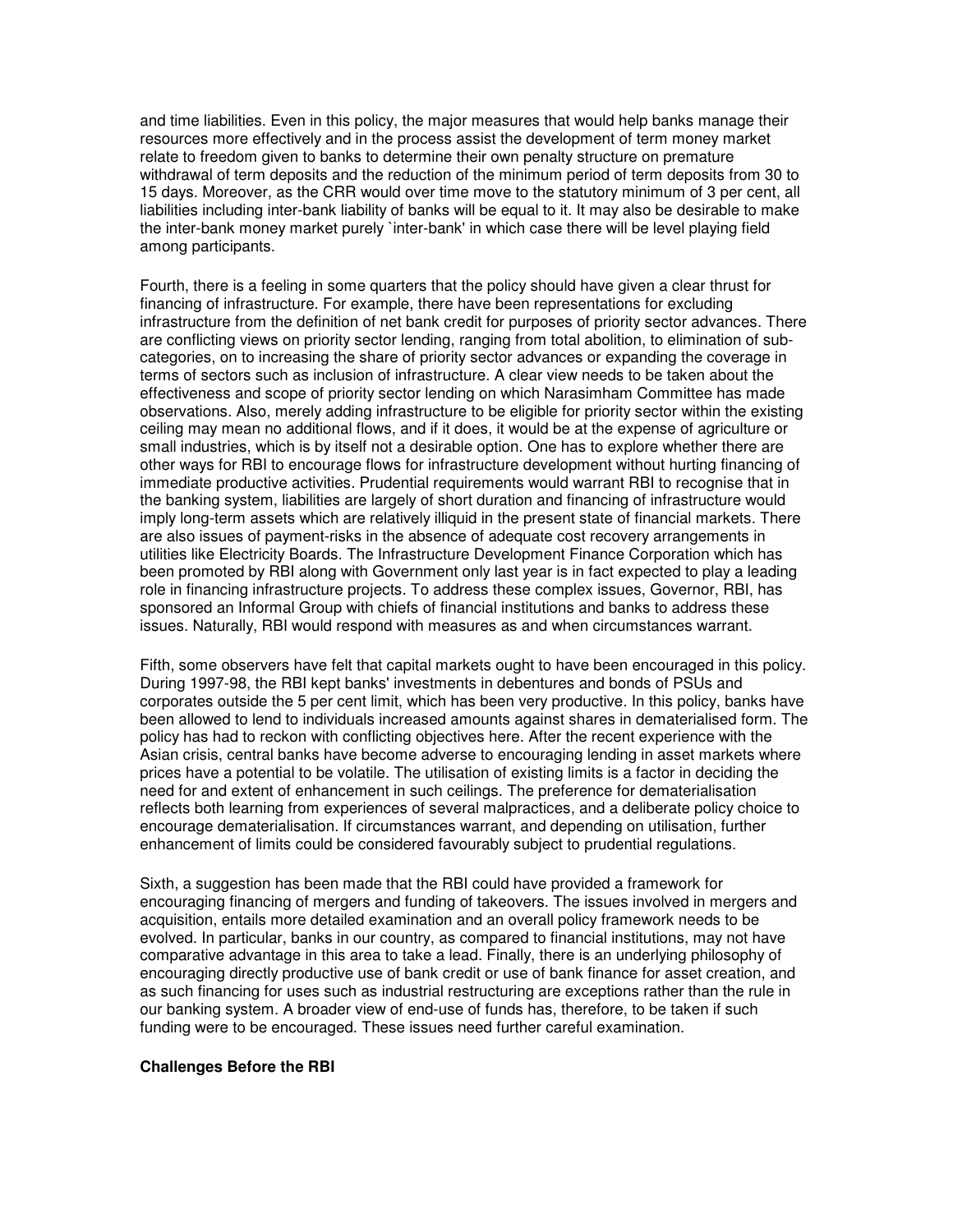The measures announced have, as usual, thrown a number of challenges before the RBI and let me mention a few important ones.

It is essential to develop the physical infrastructure, and arrangements for growth of institutional financial markets to enable the transmission channels of monetary policy to be more effective than at present. The gradual movement towards indirect instruments of monetary control requires that interest rate channels are more effective. Physical infrastructure to facilitate screen based trading, in consultation with Primary Dealers' Association, should be put in place soon. The RBI has to ensure early repeal of the 1969 notification for allowing short selling of securities and usher in a when-issued market for Primary Dealers. The introduction of one-day repos and reverse repos would imply that RBI would have a better institutional apparatus to gauge liquidity in the system on a contemporaneous basis. Forecasting of liquidity would become a prerequisite for effective repo operations. The quality of forecasting could be enhanced by the implementation of the recently concluded recommendations of the Internal Group of the RBI on Liquidity Analysis and Forecasting. At the same time, a view needs to be taken of the best measure of money supply. It is expected that the Working Group on Money Supply would complete its work soon. A credible zero-risk yield curve will need to be developed so that other securities can be correctly priced off this curve. The review of Treasury Bills to rationalise the short end of the market would need to be completed soon. Implementation of institutional reforms, of-course, would require legal changes. Liberalisation of markets also means that RBI should recognise the importance of changes in the regulatory and supervisory framework to ward off systemic threats. The RBI should be able to react flexibly to emerging domestic and international developments, as the Asian crisis has demonstrated. This would require constant monitoring of a number of macro variables.

## **Challenges Before the Banking System**

The measures introduced in this policy have facilitated increased competition among banks, particularly, those related to reduction of minimum maturity of deposits to 15 days and reduction in lock-in period of CDs and units of MMMFs. These measures will have the effect of increased competition among banks for mobilising resources. It will be a challenge before banks to tackle the implications for deposit mobilisation arising from the reduction in the minimum maturity of term deposits from 30 to 15 days to the extent the float funds of banks will be reduced. The freedom given to banks to offer varying interest rates for deposits of varying sizes will give depositors greater mobility across banks. Each bank will have to be alert to the situation. Banks will have to be careful while fixing their penalty structures for premature withdrawal of deposits. The rates should be fixed judiciously by each bank, taking into account that they could adversely affect spreads and profitability of banks unless efficiency is improved. Appropriate mechanisms will have to be mounted to prevent loss of income. Proper ALM mechanisms would also need to be instituted.

# **Challenges Before Corporates**

Some of the measures introduced in this policy pose a number of challenges as well as opportunities to corporates. For instance, the reduction in the minimum maturity of term deposits and lock-in period on money market instruments to 15 days and the more flexible norms for lending through Primary Dealers in the call money market will exhort corporates to tone up their treasury management. With the freedom given to banks to charge their own penalty structures for premature withdrawal, corporates will have to plan their resources more carefully. Finally, the inexorable integration of domestic and international markets has increased the potential for volatility in the foreign exchange markets. Corporates will have to evolve clear strategies for hedging their forex markets and convince their bankers that they have adequately hedged their forex exposures.